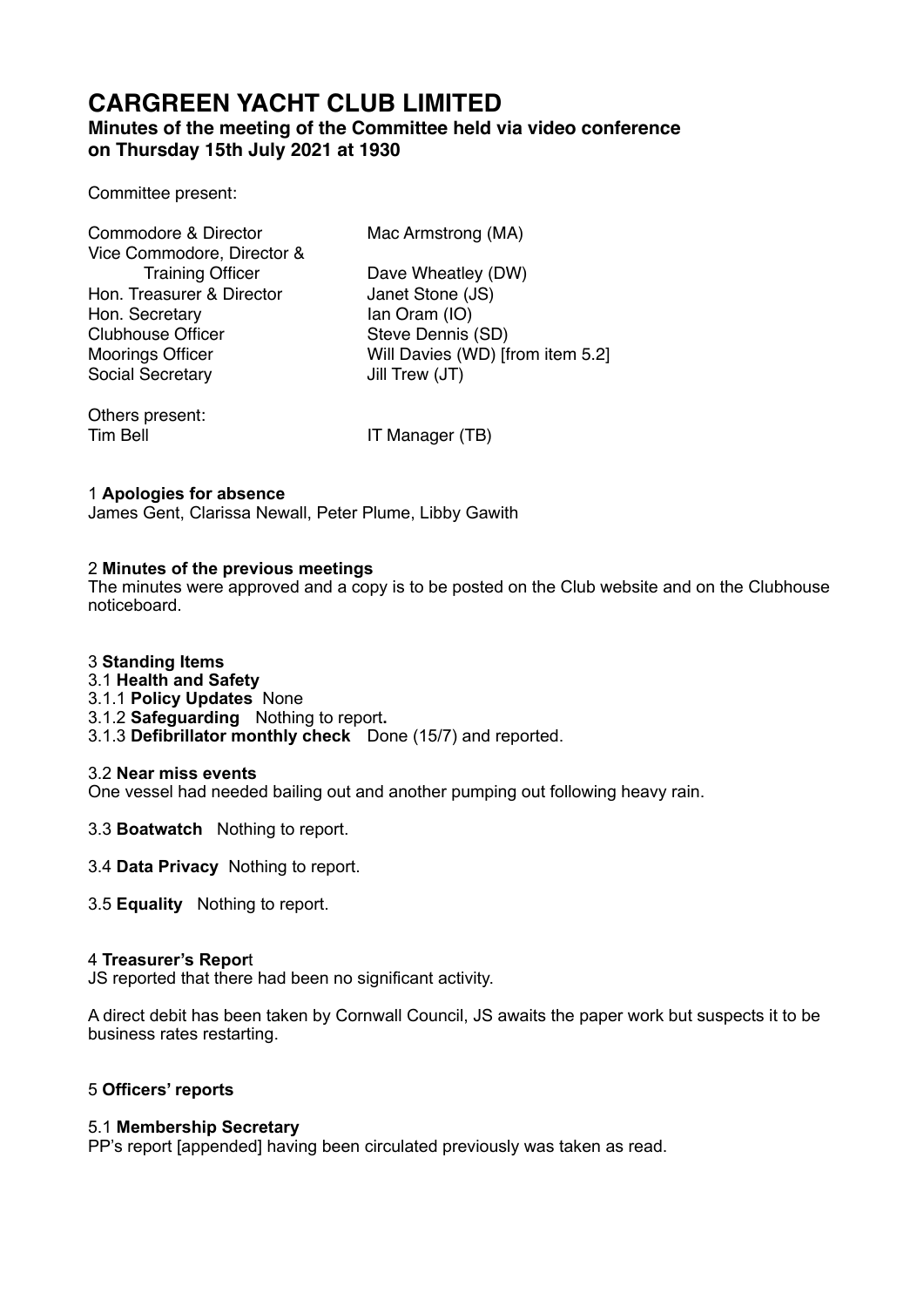The Commodore is to draft a letter to be sent to outstanding debtors requesting settlement of their accounts no later than one month after the end of Covid restrictions (19 July 2021). The Committee RESOLVED to waive the late payment charge in these cases.

#### 5.2 **Moorings Officer**

WD's report [appended] having been circulated previously was taken as read.

WD reported that he owner of the vessel hat had to be pumped out [item 3.2] expects to remove her from the moorings. The Committee thanked the Bosun (Steve Hobley) for his efforts in the initial response to the events.

A bathymetric survey of the bed of the Tamar including the Club's mooring field is to be conducted on 2 August. Once the results are processed it should be possible to determine the exact location of each mooring's sinker block.

The logistical challenge of retiring the moorings identified as at the end of their life, some of which are occupied, was discussed. The Committee RESOLVED to obtain a stock of swivels (twenty at an estimated £45 each) to allow replacement of swivels at the same time as riser chains.

Given the current level of occupancy and the the need to retire moorings , the Committee agreed to no longer accept applications for new moorings.

WD said that he would not be standing for re-election as Moorings Officer. The possibility of splitting the role into on and off water roles was discussed.

#### 5.3 **Clubhouse Officer**

SD's report [appended] having been circulated previously was taken as read.

SD reported that following their service some of the appliances had been replaced as part of the service contract.

The previously agreed waste contractor [17/6 item 11] has withdrawn. Identifying a waste contractor capable of reaching the Club premises is proving problematic. SD is to investigate whether a joint collection arrangement with the Memorial Hall might be possible.

#### 5.4 **Cadet / Training Officer**

The Cadet and Training Officers' report [appended] having been circulated previously was taken as read.

#### 5.5 **Social Secretary**

JT's report [appended] having been circulated previously was taken as read.

#### 6 **Development programmes**

#### 6.1 **Causeway**

Still awaiting the MMO but the dates have been moved on one year [report appended]

#### 6.2 **IT - database system**

TB reported that the migration was proceeding according to timetable. Following testing by Committee members the initial request for members to provide a gender is to be removed.

The Committee agreed that the system could be made operational. The website will be amended accordingly and members will be emailed with details of how to check their details and confirm their direct debit arrangements.

#### 6.3 **Clubhouse heating system**

The Committee agreed that replacement of the Clubhouse's existing oil fired heating system with an electric system should now be part of the Club's development programme.

**SD**

#### **IO/TB**